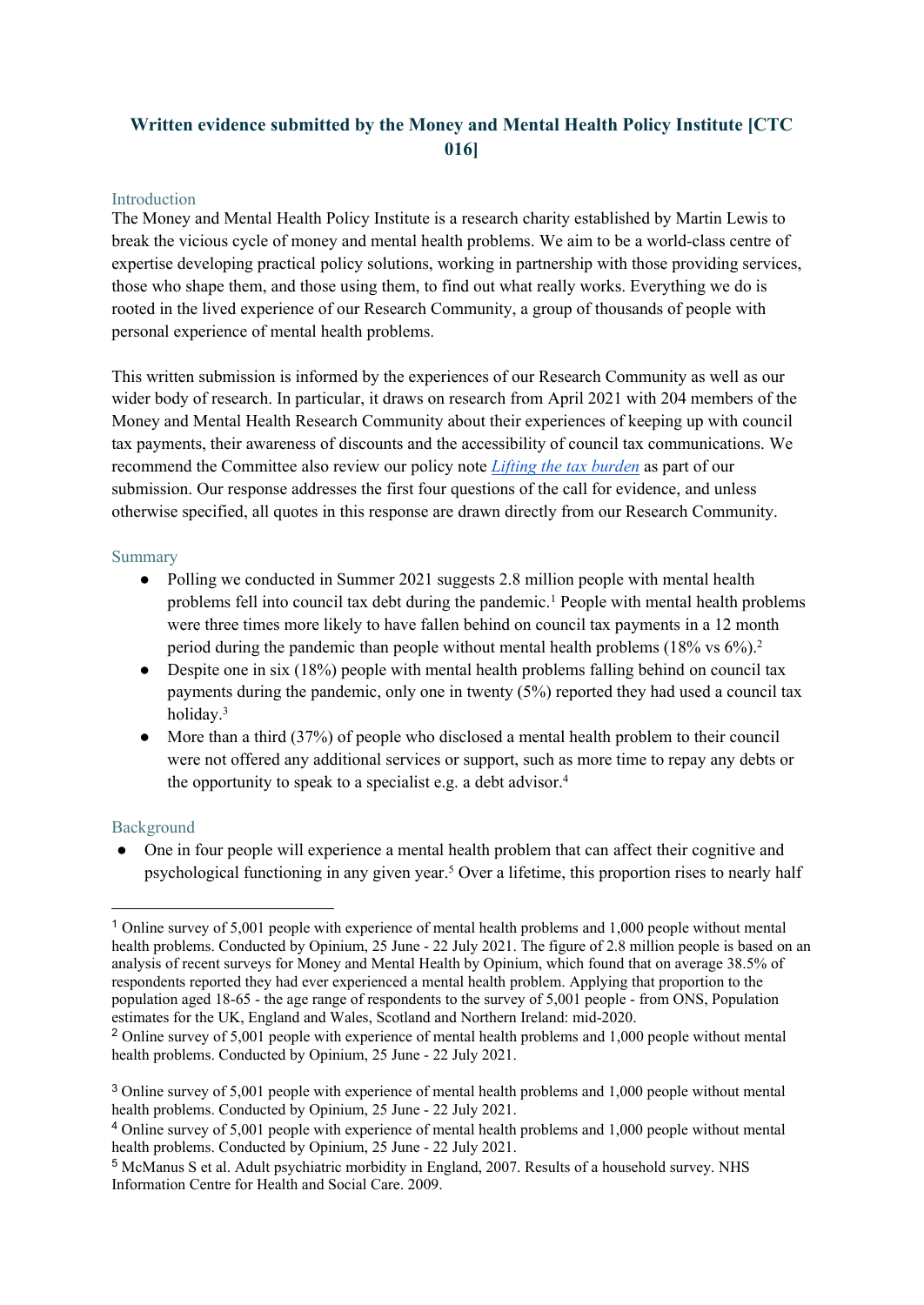the population.<sup>6</sup> However, we do not always know when we are unwell or receive treatment. Over a third (36%) of people with a common mental disorder have never received a diagnosis, and 62% are not currently receiving treatment.<sup>7</sup>

- Common symptoms of mental health problems, like low motivation, unreliable memory, limited concentration and reduced planning and problem-solving abilities, can make managing money significantly harder.<sup>8</sup> As a result, it is estimated that people with mental health problems pay up to £1,550 more per year for essential services than people without mental health problems.<sup>9</sup>
- People with mental health problems are three and a half times more likely to be in problem debt than those without, and half (46%) of adults in problem debt also have a mental health problem.<sup>10</sup>
- Mental health and financial problems can form a devastating, self-reinforcing cycle. Over 420,000 people in problem debt consider taking their own life in England each year, and more than 100,000 people in debt attempt suicide.<sup>11</sup>

#### 1. Do there need to be changes in the practice employed by local authorities to collect council tax arrears?

Council tax collection practices vary hugely across the country, with some excellent pockets of best practice as evidenced in our response to question two. However, our research with people who have experienced mental health problems finds that there need to be significant changes in how local authorities collect council tax arrears. This is because collection practices are often ill-suited to the needs of people with mental health problems and consequently leave them at risk of accruing disproportionately higher rates of council tax debt, as well as causing psychological distress.<sup>12</sup>

#### **Make communications about arrears accessible**

In a recent survey of our Research Community, six in ten (61%) participants said that their mental health problems impacted on their ability to understand communications about council tax.<sup>13</sup> The cognitive and psychological effects of mental health problems, such as reduced memory, difficulties with clarity of thought or low motivation, can impact people's ability to communicate with their creditors and manage their finances.

Our previous research found that four in ten people with mental health problems have difficulties communicating through at least one channel, such as the phone, letter or email.<sup>14</sup> If people's mental health problems mean they struggle to open post, and the only means of communication about sums owed and debts accruing is via letters, then arrears can quickly mount. When vital communication isn't received or understood because someone is unwell, the person in question can accrue debts. Most councils contact residents by letter as standard. While this was the preferred channel for almost twothirds (63%) of people surveyed, other respondents said they preferred methods like text or email.<sup>15</sup>

**Comment []:** Could number the qs to make this clearer

<sup>6</sup> Mental Health Foundation. Fundamental facts about mental health. 2016.

<sup>7</sup> McManus S et al. Mental health and wellbeing in England: Adult Psychiatric Morbidity Survey 2014. NHS Digital. 2016.

<sup>8</sup> Holkar M. Seeing through the fog. Money and Mental Health Policy Institute. 2017.

<sup>9</sup> Rogers C, Poll H and Isaksen M. The mental health premium. Citizens Advice. 2019.

<sup>10</sup> Holkar M. Debt and mental health: a statistical update. Money and Mental Health Policy Institute. 2019.

<sup>11</sup> Bond N and Holkar M. A silent killer: Breaking the link between financial difficulty and suicide. Money and Mental Health Policy Institute. 2018.

<sup>&</sup>lt;sup>12</sup> Preece G. Lifting the tax burden: Supporting people with mental health problems with council tax. Money and Mental Health Policy Institute. 2021.

<sup>13</sup> Money and Mental Health Survey of 204 people. Base for this question: 188.

<sup>14</sup> Holkar M, Evans K and Langston K. Access Essentials. Money and Mental Health Policy Institute. 2018.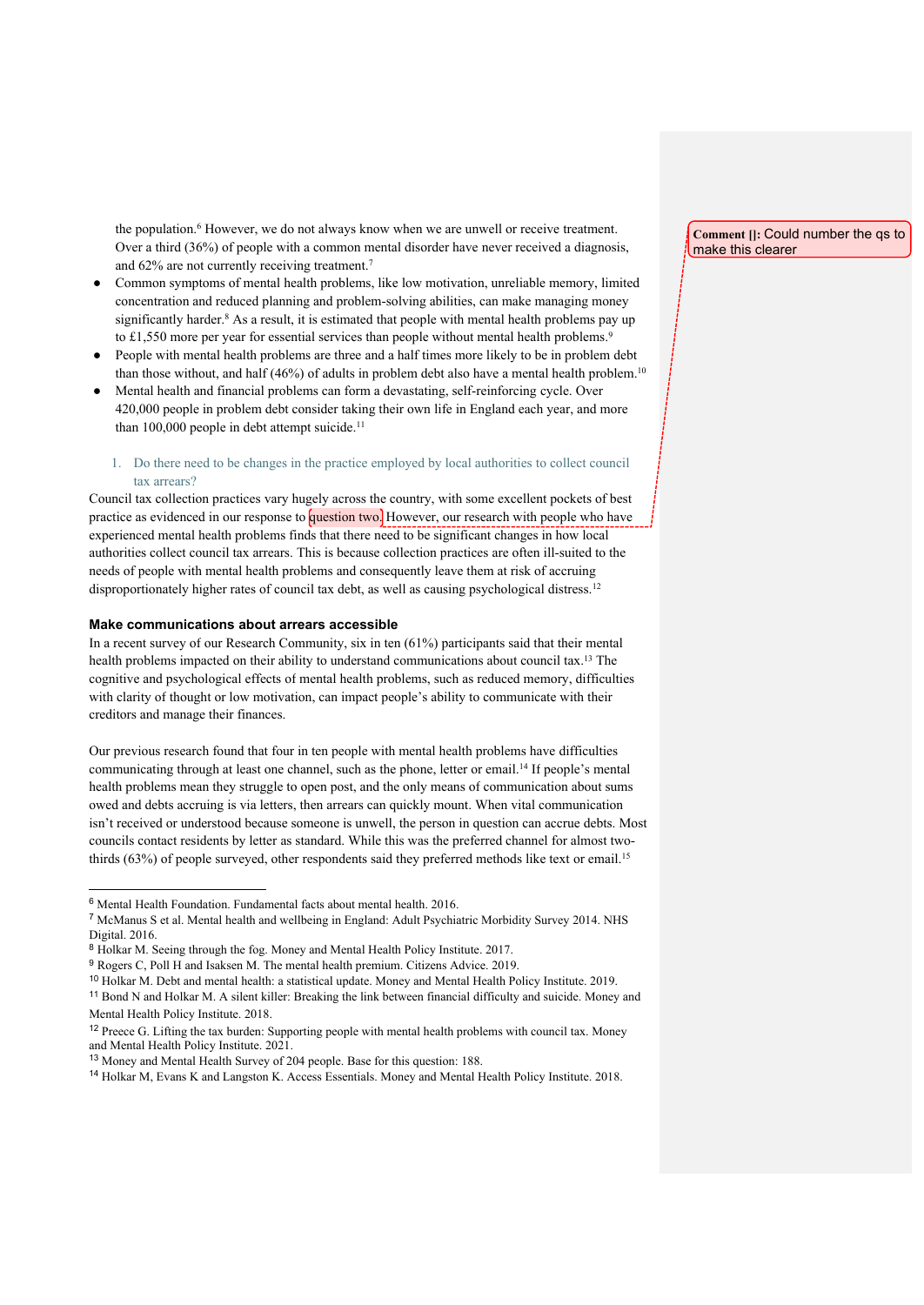Therefore, for Local Authorities to effectively engage and support people with mental health problems, their communication with residents must be accessible and in line with people's specific needs. Collecting information about people's communication needs and preferences, and then communicating with them via these channels, improves accessibility and is an excellent way to increase engagement.

Councils should ensure that communications about arrears are accessible by:

- Routinely collecting information about residents' preferred communication channel and communicating via this channel by default
- Using clear and concise language in all correspondence and information.

#### **Make discounts easy to understand and apply for**

Council tax discount schemes are a crucial part of Local Authorities' collection practices. Universal discount schemes, such as the "single person occupancy" or the "severely mentally impaired" discounts, are intended to ensure that those who are eligible based on their circumstances have reduced rates of council tax payments. Ensuring appropriate discounts are applied to those who need them is a crucial tool available to Local Authorities in ensuring council tax payment rates are affordable and collection practices tailored to individuals' needs.

However, council tax discounts are not always adequately promoted, and this is not always in a manner that is accessible to people. A third (34%) of survey respondents were not aware of the discounts available to them.<sup>16</sup> Eight out of ten participants (82%) reported their local council did not provide information on available discounts in their standard communications.

These factors combine to mean that people with mental health problems can often miss out on discounts for which they're eligible. Specifically, in the instance of the "severely mentally impaired" discount, available to people experiencing severe mental health problems, the language used to describe the scheme is outdated and alienating, meaning people do not always recognise that this discount may be available to them.

Application processes for discounts can also present an accessibility barrier to people. Applications for discounts are almost entirely online and can be too complicated for many people. Over a third  $(35%)$  of survey participants said that they found applying for a discount difficult.<sup>17</sup>

### "[The] application form was very long and complicated. Could not do it in one sitting. I felt it was more complicated than it needed to be. I could see why people would struggle filling in the forms." Expert by Experience.

Councils should make discounts easy to understand and apply for by:

- Simplifying the process of applying for discounts and deductions to make them more accessible, including through signposting in letters and online.
- Revising the language used to explain the criteria for discounts related to severe mental illness, to ensure the requirements for eligibility are transparent, easy to understand and nonstigmatising.

<sup>15</sup> Money and Mental Health Survey of 204 people. Base for this question: 199.

<sup>16</sup> Money and Mental Health survey of 204 people. Base for this question: 184.

<sup>17</sup> Money and Mental Health survey of 204 people. Base for this question: 92.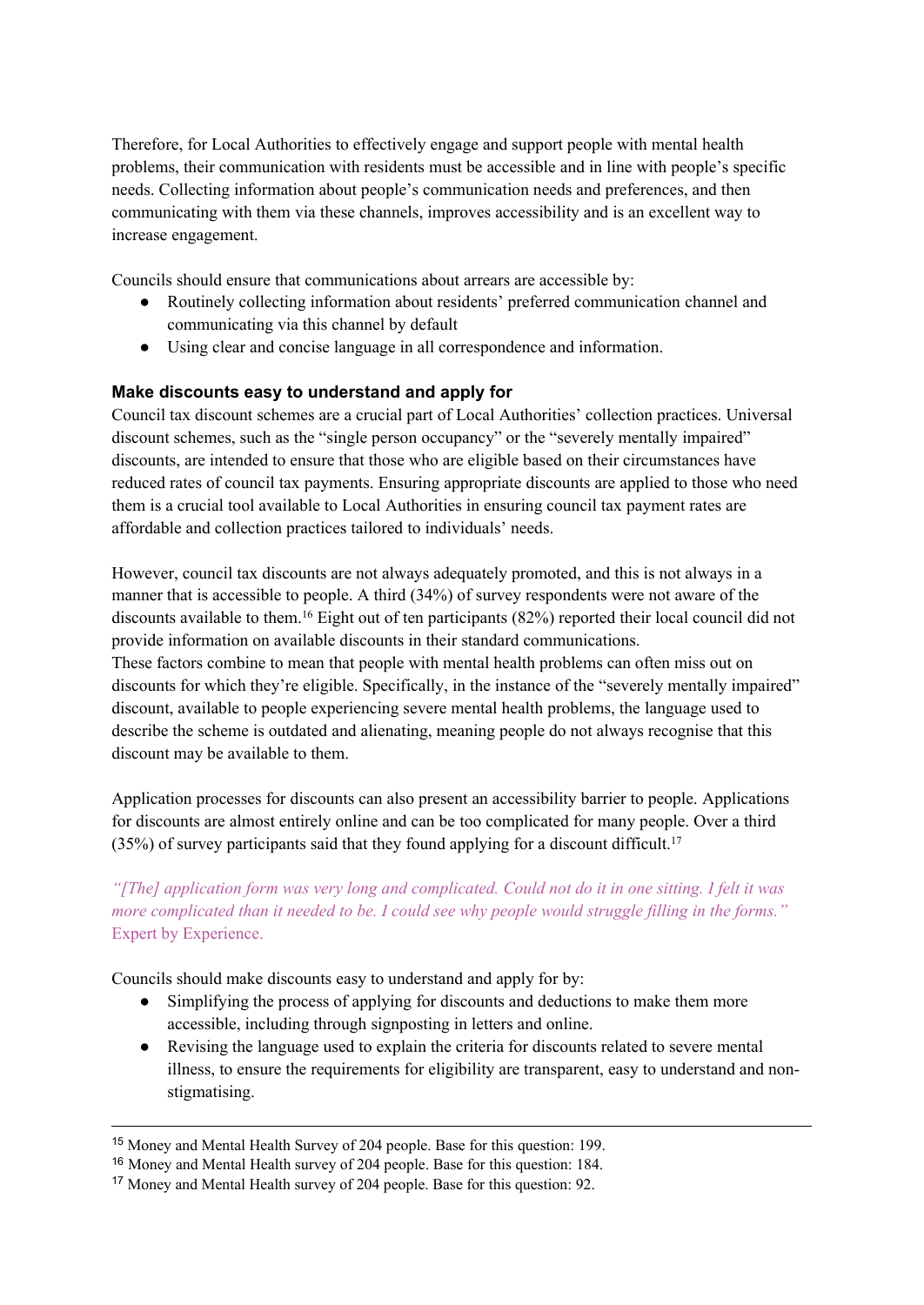### **Ensure opportunities to offer additional support are not missed**

Local Authority collection practices are often not tailored to a resident's specific needs. Our recent national polling found that just 14% of people with mental health problems had ever told their local council about their mental health problem.<sup>18</sup> Of those who did disclose their mental health problems to their local council, still over one in three (37%) people were not offered any additional support, such as being given longer to pay or signposted to organisations that can help, such as StepChange or Citizens Advice.<sup>19</sup> This oversight in adapting collection practices to people's specific needs misses a vital opportunity to appropriately and effectively support people.

However, given that over a third (36%) of people with a common mental disorder have never received a mental health diagnosis,<sup>20</sup> we cannot solely rely on individuals to proactively disclose information about their mental health to collections departments in order to access additional levels of support. Local Authorities should:

- create environments that encourage and facilitate people to share information about needs and difficulties, including their mental health problems - by ensuring that communications with residents are supportive and suitably curious about their difficulties keeping up with repayments.
- routinely proactively ask residents if they are experiencing any additional difficulties that impact their ability to keep up with payments.

#### **Prioritise offers of support before the escalation of debt collection practices**

Research Community members told us how council tax debt collection practices often escalate quickly, from missed payments to threats of court summons.

*"[I] was initially told I'd be taken to court. Then a summons letter arrived (including further charges* onto my bill), finally they agreed on a repayment plan which I had to lie about my income to get, just *so that no further action was taken. I borrowed money from whoever and wherever I could just to make the payments."* Expert by experience.

This swift escalation, particularly given the criminalisation of non-payment of council tax debts, can be experienced as frightening and punitive, and the stress and anxiety caused can exacerbate people's mental health problems.

"I just find it very stressful as a bill to pay because if you don't pay the implications. This does add to *anxiety with bills etc."* Expert by experience.

To prioritise offers of support before escalating debt collection practices, councils should:

- Offer affordable repayment plans as standard
- Commit to not using bailiffs to enforce the collection of debts where a resident is known or suspected to be experiencing a mental health problem

<sup>18</sup> Online survey of 5,001 people with experience of mental health problems and 1,000 people without mental health problems. Conducted by Opinium, 25 June - 22 July 2021.

<sup>19</sup> Online survey of 5,001 people with experience of mental health problems and 1,000 people without mental health problems. Conducted by Opinium, 25 June - 22 July 2021.

<sup>20</sup> McManus S et al. Mental health and wellbeing in England: Adult Psychiatric Morbidity Survey 2014. NHS Digital. 2016.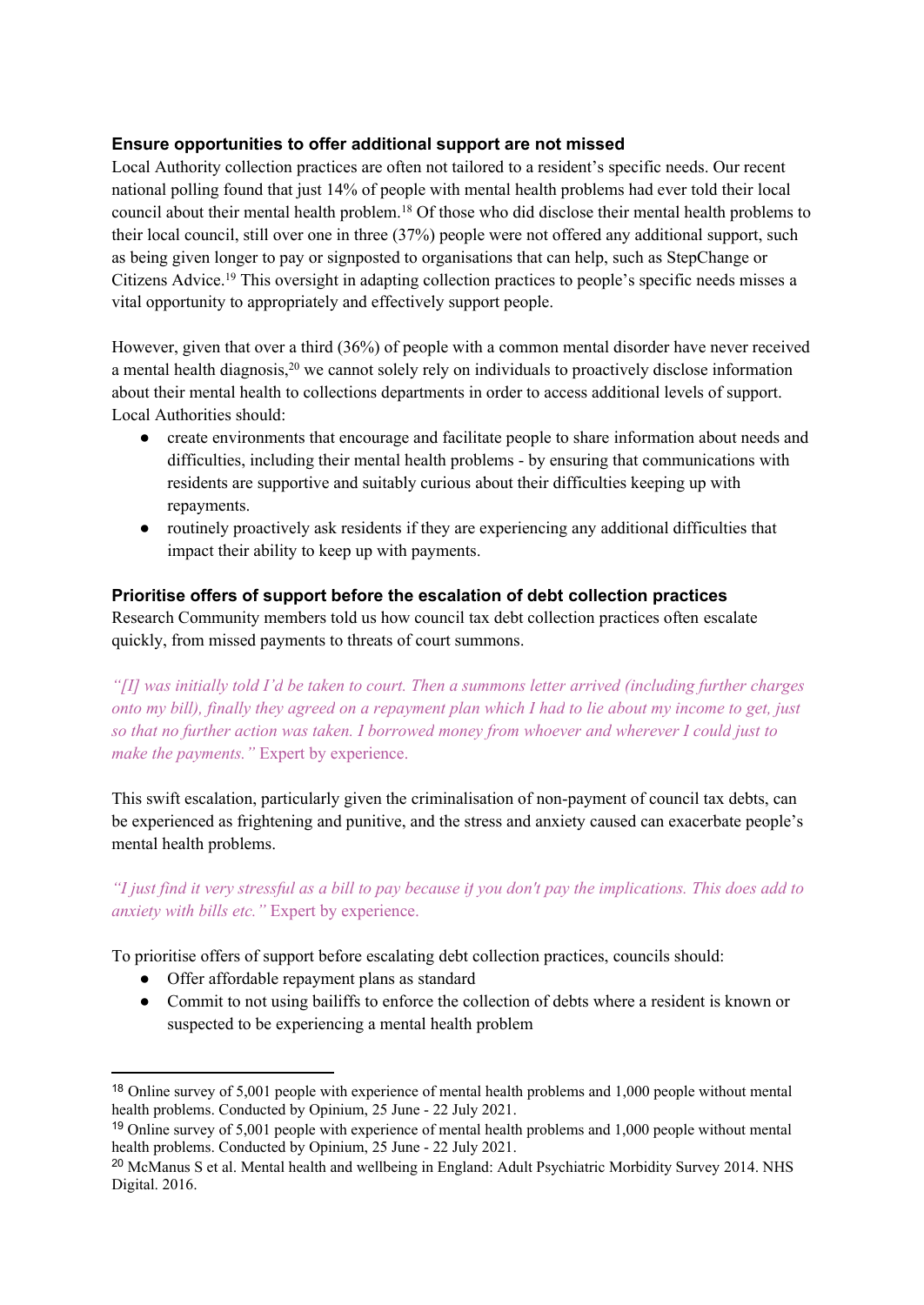The experiences identified above detail how Local Authority collection practices are failing to meet the needs of people with mental health problems. In turn, exacerbating difficulties and risk people with mental health problems disengaging with collection practices at an early point. In order to protect people with mental health problems, collection practices need to change. In addition to these measures by local councils to improve the standard of debt collection practices, Central and devolved governments should:

- increase funding to Local Authorities to provide improved financial support to residents struggling with council tax payments
- create a central eligibility checker for core council tax reductions available universally and in each nation.
- 2. What examples are there of local authority best practice in respect of council tax arrears collection – and what has the impact of this practice been?

Several councils have excelled in providing a more tailored service to their residents that can help everyone, but the following have specifically introduced provisions that we believe can help people with mental health problems:

- Hammersmith and Fulham directly implement an "ethical debt collection approach" by working with families before they build debt.<sup>21</sup> This has benefitted both residents and the councils: it aimed to stop families falling into unmanageable debt and has allowed the council to recoup a higher rate of council tax collections, amounting to  $£798,000$  in two years.<sup>22</sup>
- Salford allows people to check online if they are eligible for any support with council tax payments. It also puts in writing any steps that people need to take to get support and offers an option for people to change their payment dates.<sup>23</sup>
- In Liverpool, if a bailiff employed by the council notices anything that indicates someone in debt might be vulnerable, the case must be closed and referred back to the council.<sup>24</sup>
- North Lincolnshire and North East Lincolnshire councils have enabled debt advisors to shadow the council's revenue and benefits team so that they can get a broader picture of someone's financial position when considering how to approach them about council tax debt.<sup>25</sup>

## 3. What is your assessment of the August 2021 government guidance on best practice for council tax collection?

The government guidance on best practice for council tax collection provides a good resource to local councils looking to reform their collection practices.<sup>26</sup> We were particularly encouraged by the focus on promoting the availability of discounts and exemptions, which are crucial to providing appropriate support to residents with mental health problems, and the focus on the effective use of existing data that authorities hold to make more suitable choices on debt recovery action.

<sup>21</sup> Hammersmith and Fulham Council. Efficiency Through Fairness. 2019

<sup>22</sup> Hammersmith and Fulham Council. Ethical debt collection. 2017.

<sup>&</sup>lt;sup>23</sup> Department for Levelling Up, Housing and Opportunities, Council tax collection: best practice guidance for local authorities. August 2021.

<sup>24</sup> Department for Levelling Up, Housing and Opportunities, Council tax collection: best practice guidance for local authorities. August 2021.

<sup>25</sup> Department for Levelling Up, Housing and Opportunities, Council tax collection: best practice guidance for local authorities. August 2021.

<sup>&</sup>lt;sup>26</sup> Department for Levelling Up, Housing and Opportunities, Council tax collection: best practice guidance for local authorities. August 2021.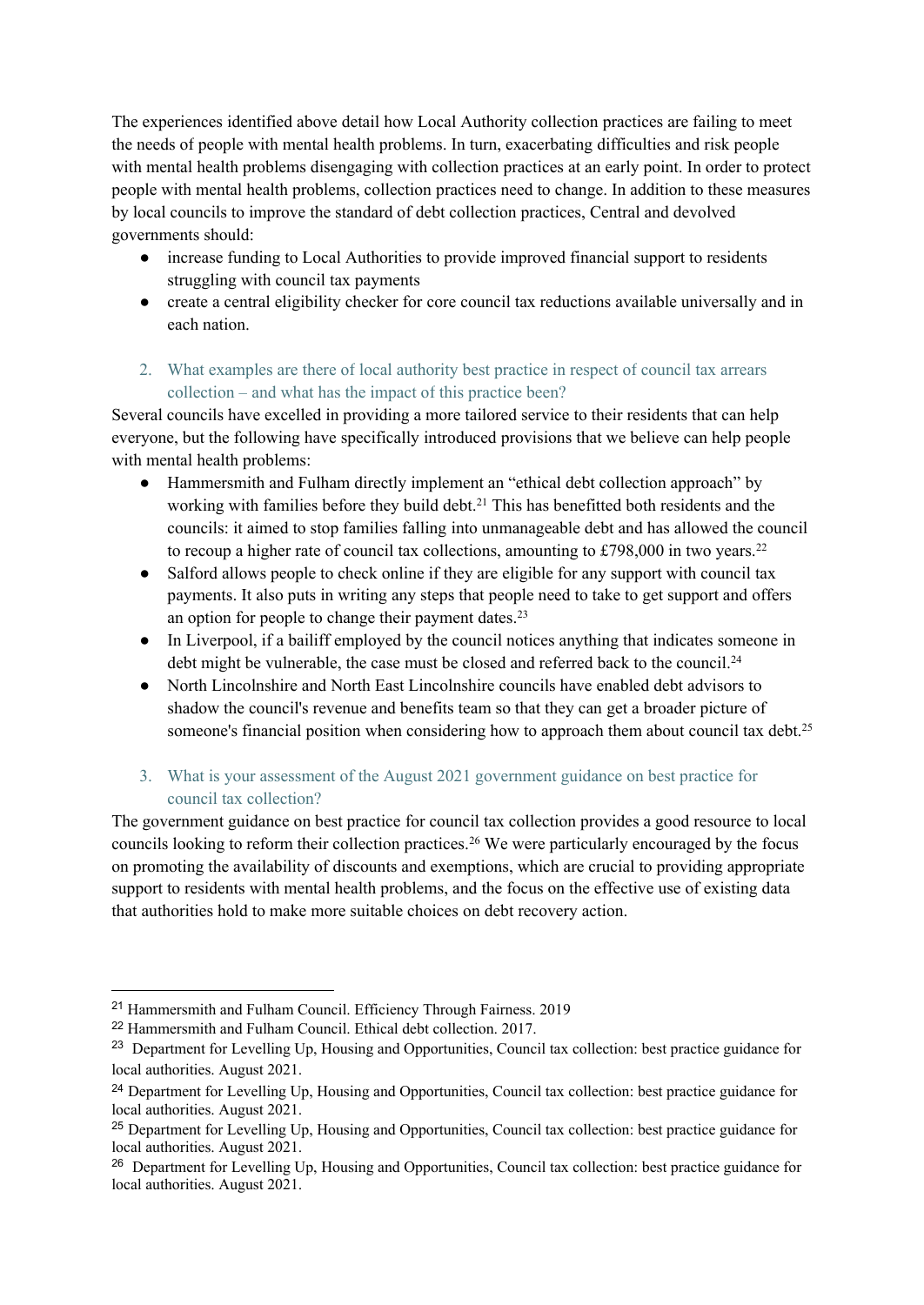However, at present, the government guidance misses a pivotal opportunity to protect people with mental health problems. Vulnerable groups are mentioned throughout the guidance, however, there is little consideration of what these vulnerabilities may be, and their impact collections staff. Mentions of mental health problems specifically are minimal.

- The mental health crisis breathing space mechanism is referenced, but support for people with common mental health problems does not extend beyond this statutory instrument.
- The guidance continues to use the alienating and exclusionary language of "severe mental impairment" to identify residents for eligibility to additional support or exemptions, and to support collections staff making choices on how to engage with residents and what recovery methods to use. We recognise that Local Authorities may be used to using this language, but accurate and clear language would still ensure that all colleagues recognise the aim of the discount. It is disappointing that the Department has not used this opportunity of updating guidance to challenge outdated language and tackle the stigma surrounding mental health problems.

4. Do there need to be changes to the legislation on the recovery of council tax arrears? Council tax legislation dates back to 1992. For council tax legislation to promote fair treatment of all vulnerable groups, including people with mental health problems, it must also be updated in line with broader debt collection advice, like the Consumer Credit Act 2006 (which includes legislation on appeals, tribunals and the Ombudsman)<sup>27</sup> and FCA's vulnerability guidance. <sup>28</sup>

#### **Legislation still criminalises non-payment of debt**

"Part VI. 47. On such application being made the court shall (in the debtor's presence) inquire as to his means and inquire whether the failure to pay which has led to the application is due to his wilful *refusal or culpable neglect"<sup>29</sup>*

Criminalisation of debt is outdated and fails to consider the factors that lead to non-payment. For people with mental health problems, the term "neglect" could refer to not reading communication due to being unwell or being unable to cope with financial admin tasks such as opening letters, paying bills and negotiating service charges. While people with a severe mental illness will likely not be assumed to have committed "culpable neglect", we don't always know when we are ill. With this in mind, many people are at risk of being assumed responsible for "culpable neglect" by courts when feeling unwell.

"Every letter I receive from them has the ability to shut me down, I panic and fret over it for days and *weeks"* Expert by Experience.

**Losing the right to pay in instalments makes it harder to keep up with a payment at all** *"Part V. 23. Where the demand notice is issued between 1st January and 31st March in the relevant* year, the aggregate amount is to be payable in a single instalment on such day as is specified in the *notice."<sup>30</sup>*

<sup>27</sup> Consumer Credit Act 2006.

<sup>28</sup> FCA. Finalised guidance FG21/1 Guidance for firms on the fair treatment of vulnerable customers. 2021.

<sup>29</sup> Council tax regulations 1992.

<sup>30</sup> Council tax Regulations 1992.